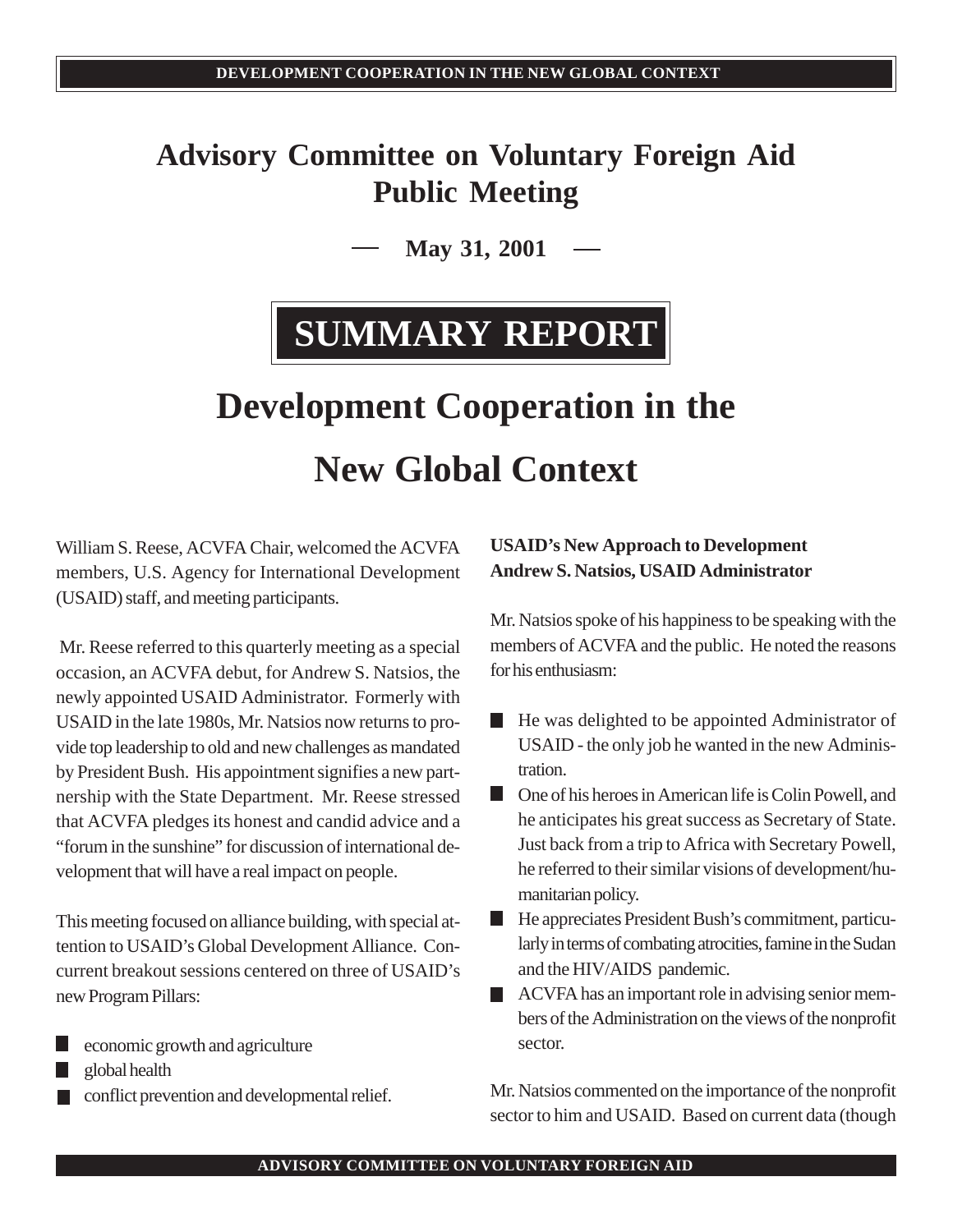*The Global*

*Development*

*Alliance (GDA) is a*

*transformation of*

*the way that USAID*

*does business.*

incomplete), one-third of USAID expenditures goes to American-based NGOs and another third goes to nonprofits, including indigenous NGOs, universities and other organizations, such as labor unions and cooperatives.

The Administrator described two characteristics of the post-Cold War world:

- Globalization the intersection of national and global economies.
- **Conflict** failing states and civil unrest causing economic and political damage.

Mr. Natsios introduced the Four Pillars which help describe what USAID does, and will provide structure for reorganizing USAID's budget/finance and programming systems.

- n **Global Health**. This will include HIV/AIDS and infectious diseases; women's reproductive health; population programming; child survival; nutrition; public health; and water and sanitation.
- **■** Economic Growth and Agricul-

**ture**. Poverty cannot be eliminated without economic growth. An increased focus on agriculture and rural investment is an essential component of this pillar.

- n **Conflict Prevention and Developmental Relief**. Development workers need to view development activities as conflict prevention mechanisms when the potential for conflict exists. They also need to link relief to development and include development initiatives in relief programs.
- **Global Development Alliance (GDA)**. GDA is a transformation of the way that USAID does business. It will be a vehicle for treating USAID as as a type of venture capital fund, with more attention to public-private alliances.

Mr. Natsios intends to be a change agent to improve USAID's central management systems – procurement, personnel, finance and information systems. There have been problems with Congress because the Agency has not paid adequate attention to these systems in the past. Mr. Natsios concluded by reiterating his belief in the President's and the Secretary of State's support for USAID's work. While there is an inherent tension between USAID and the State Department because of their different perspectives and timeframes, the overall relationship is positive and supportive. The outlook for de-

> velopment over the next three-tofour years is optimistic.

### **DISCUSSION**

Questions raised included:

**Question:** Mr. Natsios has emphasized economic growth and has spoken about the energy needs in Africa and some parts of Asia. Will USAID involve the major U.S. and global energy corporations in addressing energy needs in developing countries?

**Response:** Rural electric development is vital, and USAID already sends representatives from the energy sector to developing nations to assist with energy development. This will continue.

**Question:** Given the importance of good senior leadership in the Agency, how much influence will Mr. Natsios have over the selection of his senior staff?

**Response:** Mr. Natsios has been given latitude by the White House in selecting his staff. His choices will be based on obtaining a cross-section of skills, with an emphasis on management capability and ideas. Five Assistant Administrator candidates are going through the security clearance process and will be named as soon as that has been completed.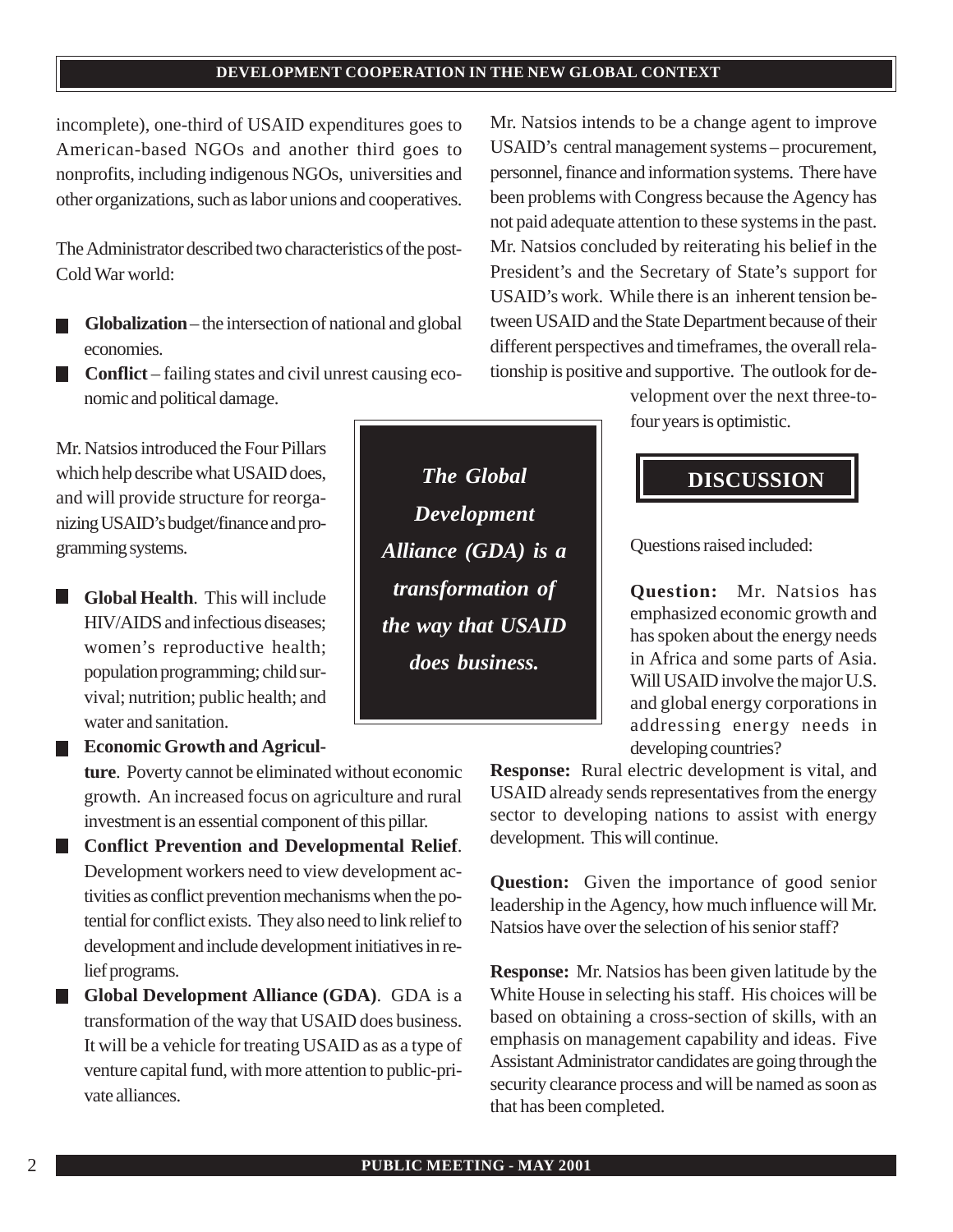**Question:** How much flexibility will Mr. Natsios have in allocating budgetary resources and in securing the additional funding necessary to achieve the exciting agenda he has laid out?

**Response:** The many congressional earmarks and directives (243 soft earmarks in all) create a management problem. They restrict the flexibility of USAID mission staff who know best where funds need to be allocated to address development problems. Another problem is posed by longterm contracts that tie up funds and limit flexibility. Synchronizing USAID's budgeting system and organizational structure will help to some extent in addressing these constraints.

**Question:** Will Mr. Natsios use a systems approach to reorganization or continue to use management units that contribute to "stovepiping" of USAID's programs?

**Response:** Within his first year, Mr. Natsios plans to make changes that will result in improved systems and a realignment of incentives with objectives. For example, his work at the Boston "Big Dig" project illustrated how to use an incentive system to cut costs and safety hazards. Mr. Natsios will consult with stakeholders on proposed

changes in USAID's systems. He asked for feedback from the NGO community on how to improve the systems and build in incentives for USAID staff to embrace the changes.

### **PANEL**

### **Alliance Building**

**Linda Morse, Acting Assistant Administrator,**

- **Europe and Eurasia, USAID**
- **John Costello, President, The Citizens Network for Foreign Affairs (CNFA)**
- **Kevin Quigley, Executive Director of Global Alliance, International Youth Foundation (IYF)**

### **USAID's Global Development Alliance: Business Model for the 21st Century: Linda Morse**

Ms. Morse said the focus of GDA is on partnership among the multiple kinds of institutions working in development. These new alliances will attract old and new partners to the table in full partnership; bring in additional development resources particularly from the private sector; stimulate new ideas and innovation; and act as a wedge into management systems reform.

The GDA is intended to change the corporate culture of

USAID – to move the Agency into the role of a catalyst, synthesizer and integrator of new funding for development.

The GDA is not completely new for USAID. The Agency has been involved in successful partnerships within individual countries and in several multicountry alliances. The GDA is an attempt to build upon those, to learn from the best of them, and to bring them to scale. Over time this approach will permeate all of USAID's activities. The GDA has been started with a small secretariat and, if Congress approves, a

seed fund of \$160 million for Fiscal Year 2002. This fund will not be permanent, but will disappear after two-to-three years as the GDA takes hold in the Agency's operations.

In addition to money, USAID offers in-country presence and experience; the force of the US government into dialogue; and technical expertise in a variety of different areas. Over the next few months, there will be meetings to bring in partners from all sectors. Mr. Natsios expects 2-3 large alliances to be solidified in the first year.

**Building Successful Alliances: Lessons and Strategies from Public-Private Partnerships: John Costello and Kevin Quigley**

*These new alliances will attract old and new partners to the table in full partnership.*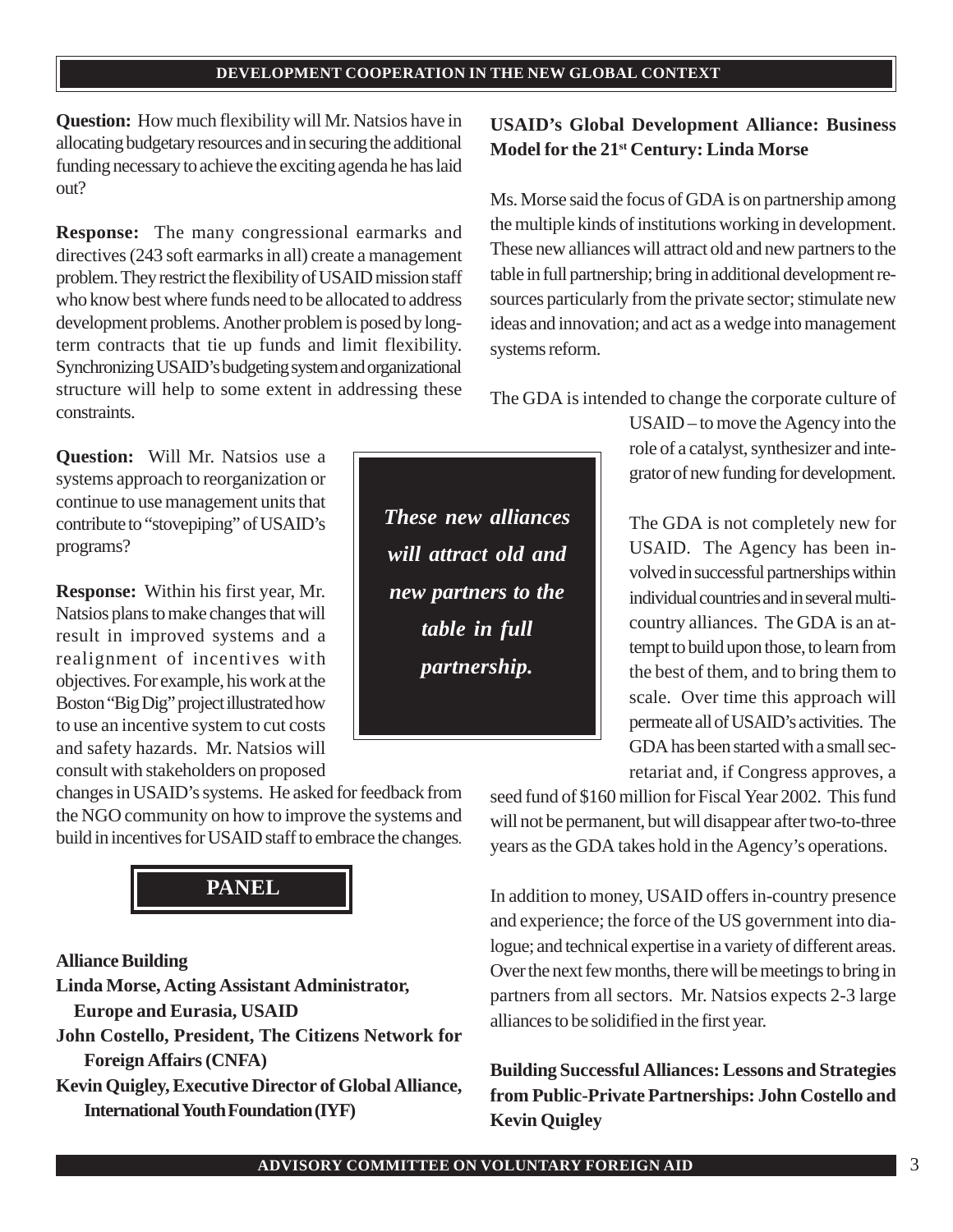Mr. Costello discussed strategic alliances between the public and private sectors, and noted the importance of the capital, expertise and know-how brought to these partnerships by the private sector. Four-fifths of the world's population in emerging economies is in agriculture. Over the past eight years in the countries of the former Soviet Union, USAID has invested \$80 million in agribusiness partnerships involving CNFA, USAID Missions and the private sector. CNFA has facilitated opportunities for alliances and partnerships among 300 agribusinesses and farm ora positive impact on the lives of their workers both at home and abroad. NIKE adopted this strategy as a core business concept, but realized it was not their core competency. Thus, the company identified IYF to work towards improving the prospects of workers inside and outside the workplace, and to do it in a transparent way, based on the best participatory development techniques.

ganizations.

Fundamental ground rules for successful public-private partnerships include shared values and goals, transparency and equity, as well as constant and open dialogue. Economic empowerment of enterprises and people will produce results and commitment. Allowing producers to pursue their interests in economic and political ways will have significant implications on the development process.

Kevin Quigley stood in for Maria Eitel, Vice President for Corporate Responsibility at NIKE, Inc. and President of the NIKE Foundation. He presented the Global Alliance, a public-private-nonprofit initiative that includes NIKE, the Gap, the World Bank and receives support from a number of universities and foundations including the MacArthur Foundation.

The Global Alliance arose out of the debate over globalization. NIKE was challenged because of working conditions in the overseas factories that produce their goods. NIKE's original response was that they were not culpable since they do not own the manufacturing facilities. Then they developed a code of conduct. Over time, they took a closer look at their code of conduct and decided they needed a new strategy. NIKE encouraged its contract factories to invest in the human development of their workforce to have

*Fundamental ground rules for successful public-private partnerships include shared values and goals, transparency and equity, as well as constant and open dialogue.*

The Alliance, given a five-year commitment, was fully funded up front from corporate budgets. It is one of the most active, intensive and results-oriented partnerships in which Mr. Quigley has been involved. The initiative is about changing incentives and practices of global manufacturing partners. The key elements in its success are the commitment of the boards of all the organizations involved, the relatively long timeframe, and transparency in operations. Also critical is the fact that the initiative goes beyond corporate philanthropy and relies on the corporation's core business resources and is there-

fore central to the company's business.

### **BREAKOUT SESSIONS**

| <b>Economic Growth and Agriculture</b>               |
|------------------------------------------------------|
| <b>Emmy Simmons, Deputy Assistant</b>                |
| <b>Administrator, Center for Economic Growth and</b> |
| <b>Agriculture, USAID</b>                            |
| Peter Reiling, President, Technoserve, Inc.,         |
| <b>ACVFA Member</b>                                  |
| John Flynn, Managing Director for Agriculture,       |
| <b>Winrock International</b>                         |
|                                                      |

Ms. Simmons presented the work of the Consultative Group on International Agricultural Research (CGIAR). Organized in 1971, it is an alliance of private foundations, gov-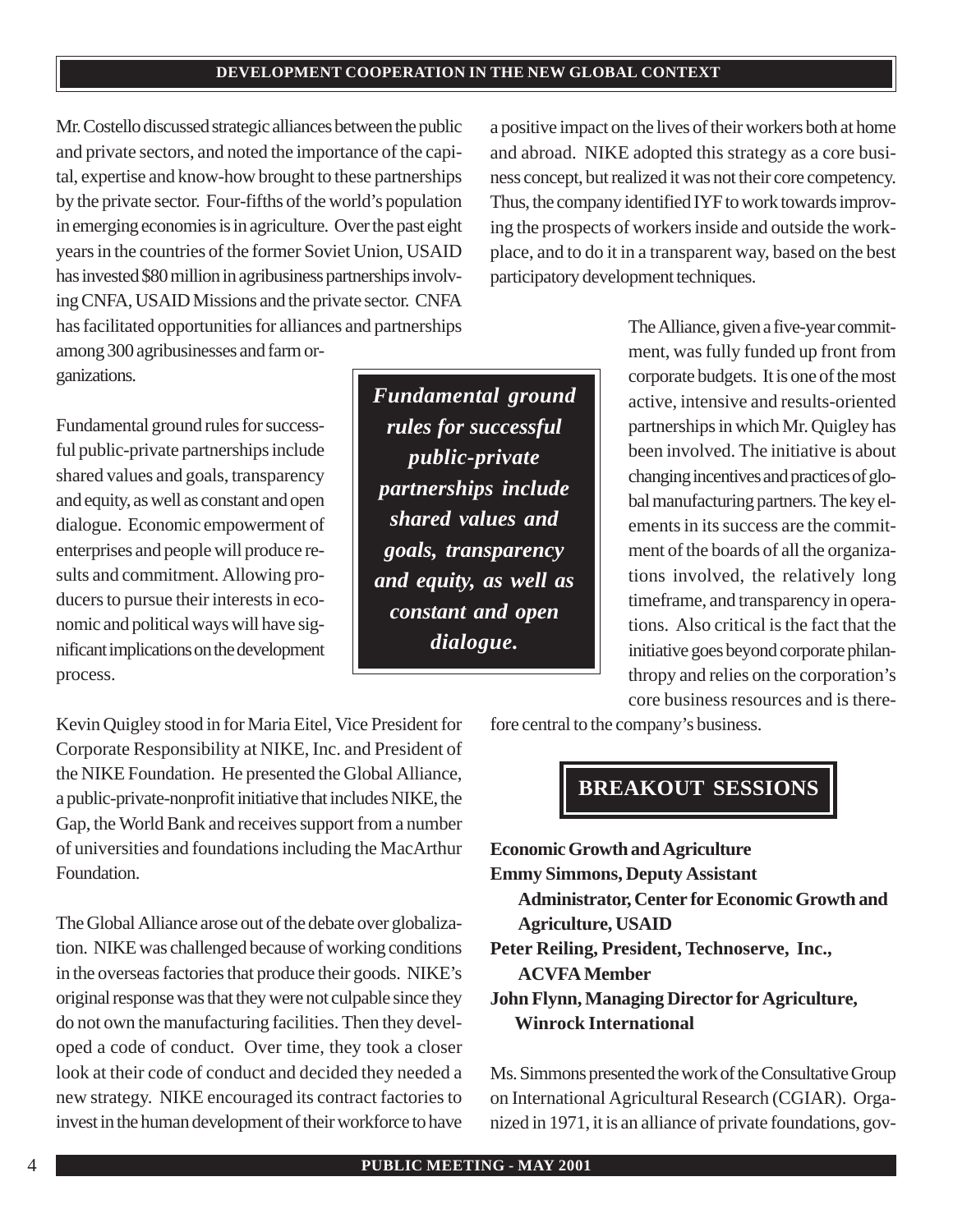ernments and international organizations such as the World Bank. CGIAR accounts for \$350 million in agricultural research on crops and the environment. Ms. Simmons also discussed Partnerships for Food Industry Development (PFID), a new program intended to forge alliances in agribusiness and trade, food safety and standards.

There are currently two USAID-funded alliances, one focusing on the fruit and vegetable sectors and the other on the meat and seafood sectors. These alliances aim to improve the food safety and regulatory structures for agricultural products in a global economy.

Lessons learned through CGIAR include four criteria for successful partnerships: transparency, trust, shared vision/goal and mutual benefit. In addition, accountability and governance are needed where public funds are involved; fast-evolving situations require hands-on and long-term involvement; and the best ideas are big and relatively simple.

Mr. Reiling reported on Technoserve's experience in alliance building to create

economic growth in rural areas. Technoserve has partnered with corporations representing a cross-section of industries, and has many successful agribusiness projects in Africa and Central America.

Mr. Reiling highlighted several important issues that PVOs should consider when creating alliances with the private sector:

- Never sugar-coat the business risks in the developing world;
- n Define what you will and will not do with your business partner (e.g., do you want to be a distribution channel for their products);
- n Do not underestimate what your organization can offer your business partner;
- $\Box$  If cash is difficult to secure, many corporations are willing to make in-kind contributions, including staff and equipment;
- Focus on and deliver results.

Mr. Flynn provided an overview of Winrock International, a science and technology-oriented, charitable organization that works in 45 countries around the world. He stressed that agriculture has been a global business for the past 20

> years, and that partnerships are crucial to leverage resources to improve the development product.

> For partnerships to be successful, the parties must have mutual or shared interests; complementary resources and/ or capabilities; and their objectives must be clearly defined and mutually agreed upon. Commercial interests can promote sustainability – financial, institutional and environmental.

### **DISCUSSION**

Several participants were vocal on the shareholder vs. stakeholder issue. Some shareholders want control since they have brought in the money, yet stakeholders can provide valuable, in-kind contributions. Everyone concurred that both parties should be at the table and that USAID needs to be supportive, though not responsible for identifying the key stakeholders. Indigenous people need to be heard and gain control of their own resources and property.

There was much discussion of the effects of political interests: they can inhibit PVOs from working with the people who need the development help; USAID and corporate partners might not want their money going to particular countries - or particular groups within countries - for political or economic reasons.

*Many corporations are willing to make inkind contributions, including staff and equipment.*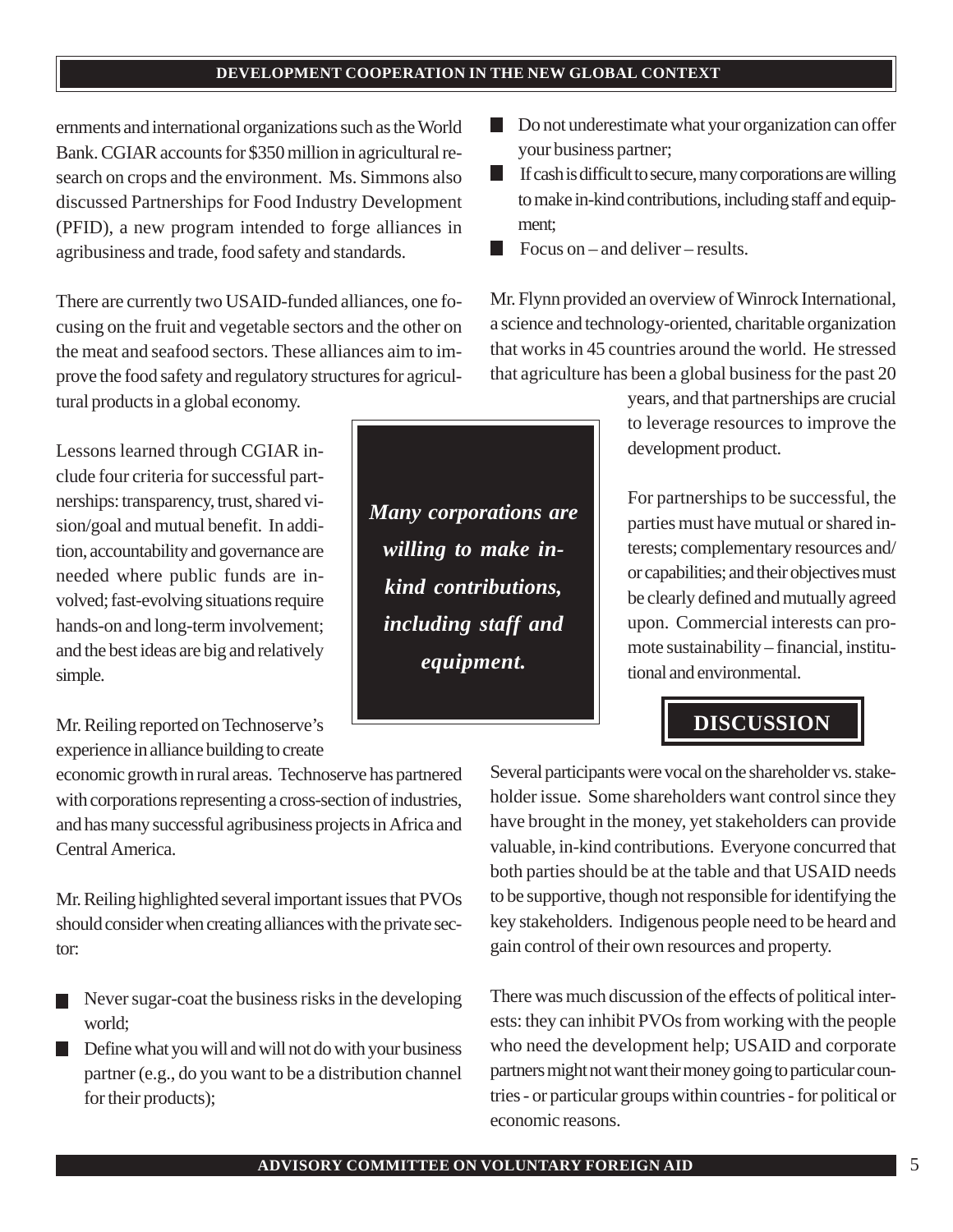An ACVFA Member noted that partnerships suggest facilitation by PVOs and NGOs, yet the private sector often prefers to partner directly with no intermediaries. On the other hand, partnership brokers can play a useful role in neutralizing conflicts among partners.

There was agreement that GDA signifies a culture shift, and new partnerships need to be more inclusive. Inherent conflict of interest issues must be addressed as well.

### **Global Health**

**Joy Riggs-Perla, Director, Office of Health and Nutrition, USAID Peggy Curlin, President, Centre for Development and Population Activities (CEDPA), ACVFA Member**

Ms. Riggs-Perla said that these are exciting times for global health with a new level of commitment. Reasons for this include: Congress is viewing health as an issue of necessary concern to all; foundations are expanding their role in international health; PVOs are more active overseas; NGOs are playing a

unique role often unfulfilled by governments; there is increasing interest among corporations that recognize the importance of being involved in global issues, as well as demonstrating good citizenship; and alliances and alliance-generated resources are burgeoning.

Examples of global health alliances include: (1) food companies with the VITA Alliance (Kellogg, Heinz, etc.) focusing on food fortification as an efficient and sustainable way of addressing micronutrient deficiencies. The alliance looks for ways to achieve health goals using private companies that can benefit from expanded markets and higher quality (fortified) products; (2) pharmaceutical companies (like Hoffman-LaRoche) with donated Vitamin A; (3) the

*The Safe Motherhood Alliance in Nepal has drawn together businesses, movie stars and communities.*

Health Tech project with the Program for Appropriate Technology for Health (PATH) which has worked with a variety of companies on the development of health products such as vaccine vial monitors, auto-disable syringes and needles, diagnostic kits and uniject vaccine delivery systems. The technology for many of these products has also been shared with organizations in the developing world.

Ms. Curlin discussed how local-level alliances are also being built. For example, the Safe Motherhood Alliance in Nepal has drawn together businesses, movie stars and com-

> munities to educate local organizations and schools about Safe Motherhood issues. USAID missions are increasingly interested in facilitating PVObusiness partnerships to benefit communities.

### **DISCUSSION**

There was consensus that USAID could play a useful role as a facilitator for bringing together private enterprises, NGOs and PVOs. Other government agencies are getting involved

in international programs and GDA might help harness resources. There was also discussion of USAID's comparative advantage of in-country presence, technical staff and a network of institutions working locally. Public awareness should be a priority.

A discussion of HIV/AIDS programs prompted general agreement that USAID ought to focus on treatment as well as prevention. There was also talk of incentives to get patients in for treatment, as well as support for testing and counseling programs. Most participants agreed that getting involved in "flavor of the month" causes was a bad idea because important agendas are neglected.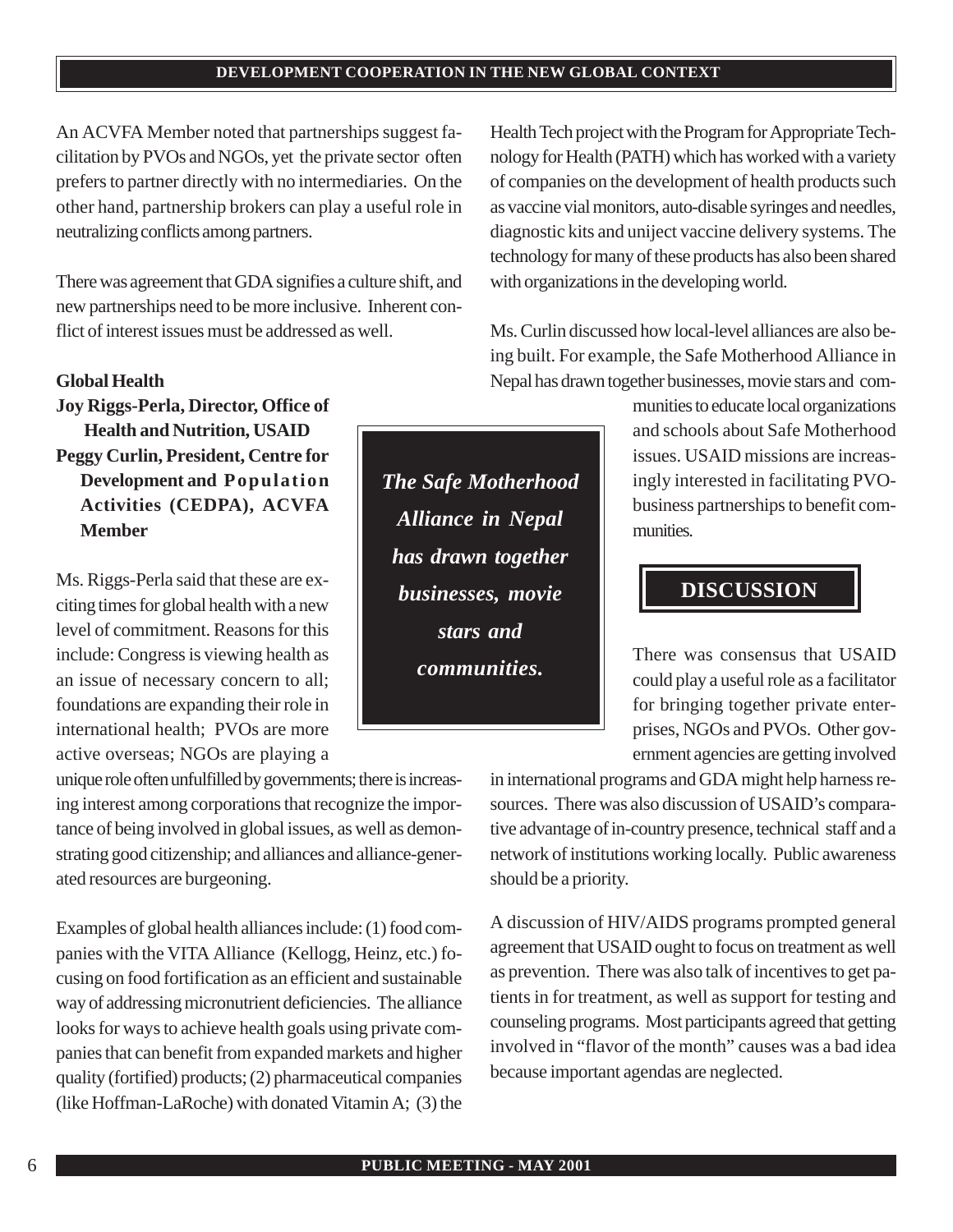Many participants spoke out on what USAID and PVOs need to do to foster alliances. Input included: procedural processes for all parties; conflict of interest guidelines; workshops for alliance formation; help on the part of InterAction; protocols and guidelines; codes of ethics; evaluation techniques; and best practices.

Other participants also pointed out that alliances take a lot of hard work to develop and keep active. Conflicts arise because of different risks, expectations and accountability. But alliances also keep PVOs from stagnating and new partners provide diversity.

to prevent and/or mitigate violent conflict, and that breaks down the traditional sectoral stovepiping of resources and programs. USAID recently sponsored a conference on the role of foreign assistance in conflict prevention. There is a link to the conference proceedings on USAID's website.

Mr. MacCormack spoke of the partnerships between Save the Children and corporations, foundations and government agencies. In any crisis, there are complex long-term issues that must be grappled with to mitigate future disasters.

**Conflict Prevention and Developmental Relief Charles MacCormack, President, Save the Children, ACVFA Member William Renison, Humanitarian Assistance Policy Advisor, Bureau for Policy and Program Coordination (PPC), USAID**

Mr. MacCormack asked the group to consider how alliances and partnerships might assist in improving humanitarian response and in broadening the players and sectors involved

in the relief-to-development continuum. Mr. Renison talked of his background at USAID as it relates to the Third Pillar. Given recurrent emergencies starting with the drought in southern Africa in 1992, he realized that a strategy was needed for effectively dealing with development in the context of conflict and crisis. There was an urgent need to improve organizational structures so that development staff could work on conflict/disaster issues. Specifically, he noted the need to use resources more strategically and in an integrated framework – one that deals with the root causes of conflict and integrates humanitarian and economic assistance

*There is a need for conflict of interest guidelines that encompass the needs of all partners, including a code of ethics, disclosure and background checks.*

In El Salvador, the Gates Foundation provided resources to rehabilitate the health and educational systems over the long term, while donors and the Salvadoran government focused on immediate reconstruction needs. For Save the Children this foundation support is important in managing the relief-todevelopment continuum. These partnerships must be two-way streets that benefit all parties. For example, a partnership with Microsoft brings needed technologies to local communities while improving employee morale and retention rates.

### **DISCUSSION**

There was overwhelming agreement with the need for every organization to know its mission and capabilities, as well as for partners to share goals and objectives. In response to a cautionary note about the danger of losing organizational identity when a partner takes on the other's goals and objectives, a participant noted that successful partnerships can be built on sharing just the mutual objective of solving a particular problem, such as the need for pharmaceuticals in a given area. The more an organization is clear about its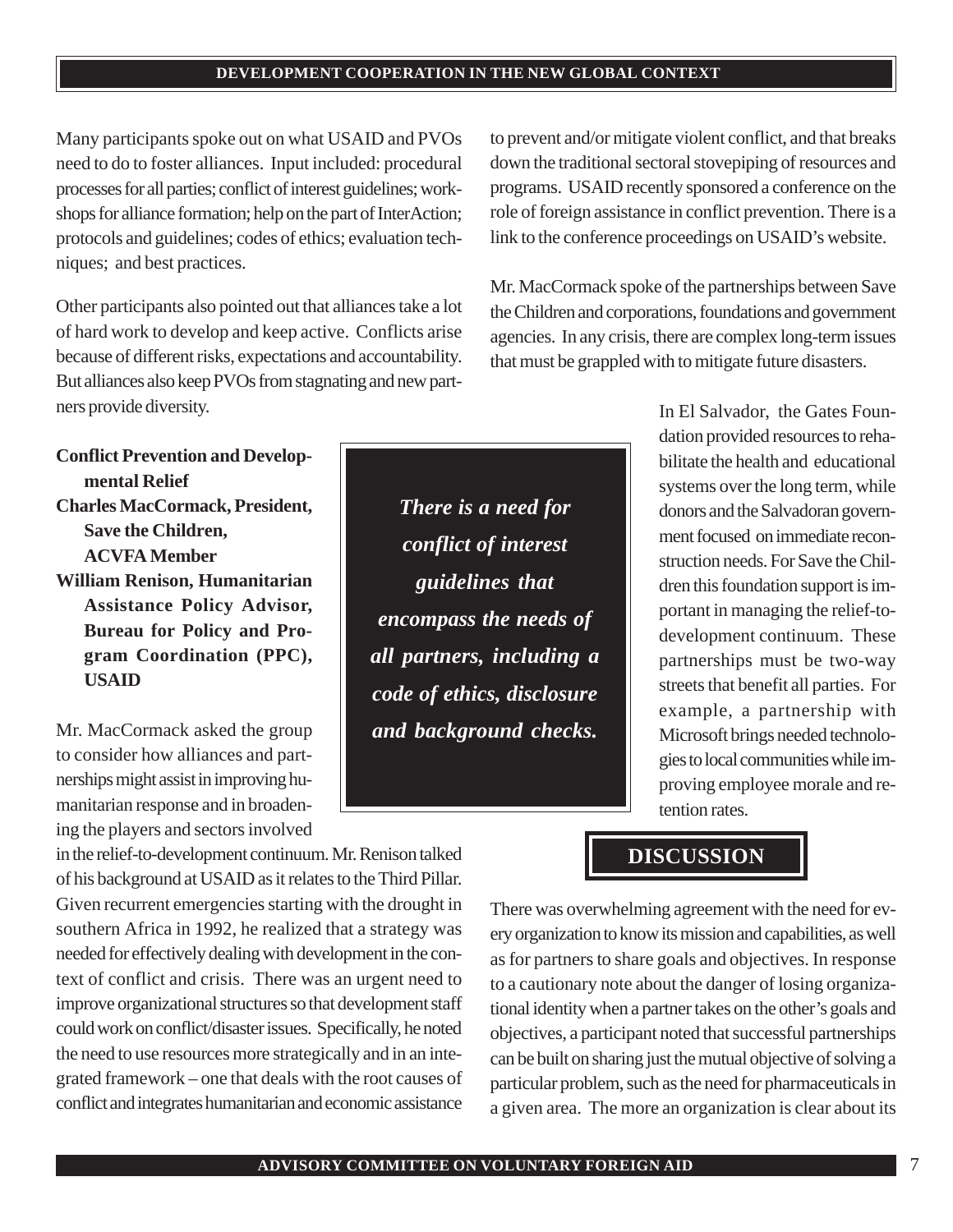*In any crisis, there are*

*complex long-term*

*issues that must be*

*grappled with to*

*mitigate future*

*disasters.*

own identity, the easier it is to partner. Another point of concurrence was the importance of partners finding a common product or interest (such as water accessibility).

Other participants spoke about the need for neutrality. Working with local NGOs is optimal, though sometimes impossible. Getting USAID support can curb neutrality. A few attendees said that partnering with the private sector causes competition among PVOs. Also, there were calls for more flexibility from donors.

One participant sparked discussion with four components of conflict prevention: leadership, trust, focus and resources. If the resources are available without the first three components, the project will fail. If there is leadership, trust and focus, the resources will come.

There was general discussion about the need to customize partnerships. In addition, there are differences between European government donors and the US when it comes to part-

nerships with NGOs. This is a large issue that must be addressed.

### **REPORTS FROM BREAKOUT SESSIONS**

### **Global Health Victoria Sheffield, International Eye Foundation**

Now is an ideal time for the public to offer input on the GDA while in its infancy. The development environment is changing with more involvement in global health from foundations, more activity on the part of NGOs in partnerships, good corporate citizenship on the rise and a move by the

its work. World Health Organization to bring the private sector into

What can USAID do?

- Take a more active role in bringing together PVOs, NGOs and government agencies, particularly the Department of Commerce, to promote trade as well as social objectives.
	- Include alliances for treatment and care for HIV/AIDS victims. USAID's goal should not be lim ited to prevention.
	- $\blacksquare$  Publicize best practices for developing and maintaining successful partnerships.
	- **n** Get public endorsements of alliances that currently exist.
	- **n** Support the formation of alliances through symposia and workshops with InterAction, Rotary Clubs and other organizations. Fund an intermediary to act as a partnership facilitator.

What to look for when creating an alliance:

- $\Box$  Come up with indicators for measuring success.
- $\blacksquare$  Create conflict of interest guidelines that encompass the needs of all partners, including a code of ethics, disclosure and background checks.

### **Economic Growth and Agriculture Peter Reiling, ACVFA Member**

Observations from this breakout session included the following advice to NGOs seeking alliances with the private sector:

Be transparent and honest about agendas.

Make clear what you will and will not do.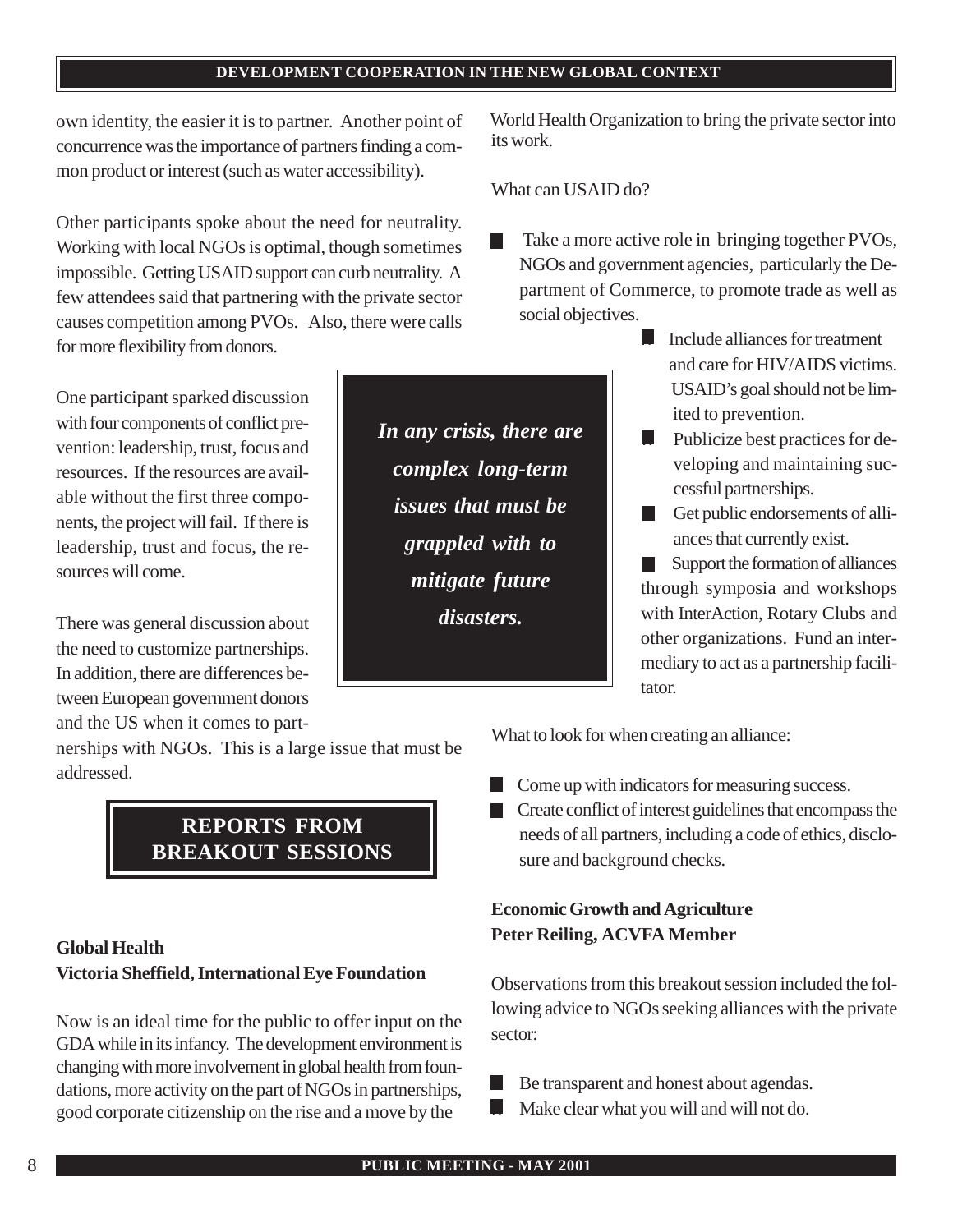- Never underestimate what PVOs bring to the table in business partnerships.
- n Always value in-kind contributions, including technology, staff and dialogue, not just cash.
- The bottom line does rule.

Recommendations to USAID:

- Work at the policy level to create an enabling environment for economic growth.
- Recognize the need to allow shared governance of joint ventures.
- Promote the inclusion of diverse stakeholders and shareholders in project consultations.
- $\blacksquare$  Realize that getting cash from the private sector is not easy; develop a way to account for inkind contributions.
- $\blacksquare$  Act as the clearinghouse of best practices and lessons learned.
- $\blacksquare$  Ensure that incentives are in place so that the developmental impacts of partnerships are realized.

### **Conflict Prevention and Developmental Relief Herschelle Challenor, ACVFA Member**

Issues focused on two questions: How can USAID improve the disaster-development continuum? What are the best ways to foster alliances?

Considerations:

- n NGOs should strive to maintain impartiality and neutrality. It is important to know who you are and to identify your partners and goals.
- The four main components for sustaining alliances in conflict prevention include leadership, trust, a specific focus and resources. Resources are no good without

the first three components; if you have leadership, trust and a specific focus, resources will follow.

- and identifying constituents who can be helpful.  $\blacksquare$  The key is finding a product that is needed in a country
- n Get the local people the beneficiaries working together to find the common ground.

The following were cited as constraints to alliances:

- There are different legal constraints for development and relief funds. Linkages are needed.
- $\blacksquare$  Conflict prevention is heavily management intensive and requires significant human resource commitment.
- n Competition and conflict may result when donors provide resources to some members in a coalition, and not to others.

Recommendation to USAID:

Convene a conference to listen to NGOs. The agenda should include the realities in the relief-to-development continuum (is it a fallacy?); specific country and regional focuses; ways of integrating conflict prevention work into humanitarian assistance activities supported by USAID; and particular areas USAID needs to address, especially what is developmental relief and what impact will the GDA have in this area.

### **Final Words on GDA, Linda Morse.**

Ms. Morse thanked the audience and said the meeting generated many ideas to help to refine the concept and message of the GDA. She noted that Congress, the State Department, and the Office of Management and Budget are still involved in the process of commenting on the GDA. As the elaboration of the GDA proceeds,

*Always value in-kind contributions, including technology, staff and dialogue.*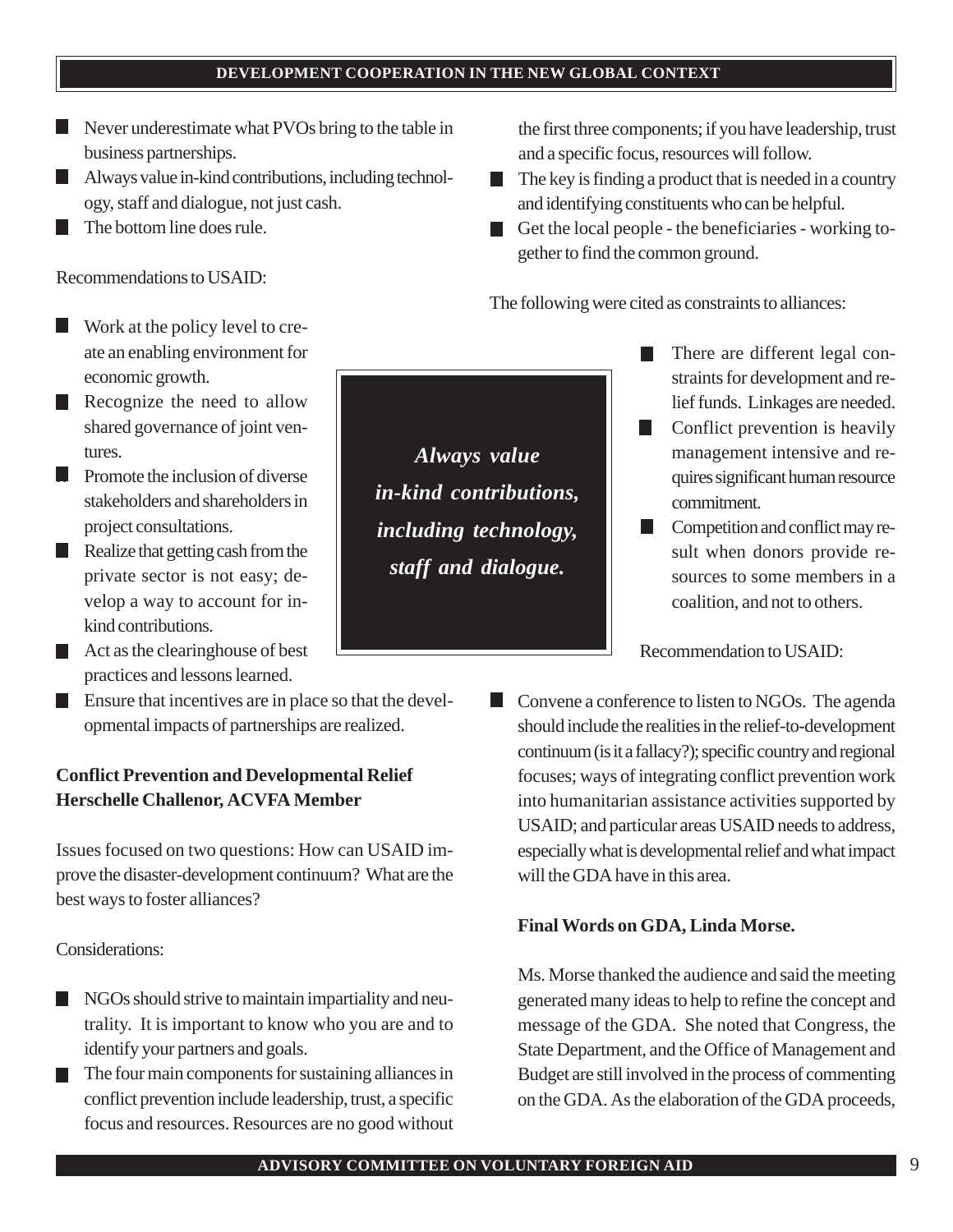#### USAID will :

- **n** Look at transaction costs so the whole is greater than the sum of its parts.
- **k** Keep in mind the issue of multiple governance.
- n Develop ways to include new and small actors (including indigenous communities) that are vital to development success.
- **n** Consider possible roles for intermediaries in alliances.
- **n** Be aware of potential conflicts of interest. USAID has

*Paricipants should communicate their views on the GDA to USAID staff.*

tried to maintain technical and political neutrality in current partnerships.

- Disseminate lessons learned.
- Convene conferences, though the planners are questioning how to structure them (geographic, sector, constituency-based). Participants should email or call Ms. Morse with suggestions.

#### Mr. Reese thanked Mr. Natsios, panel participants, ACVFA

Members and the public for attending the meeting, and urged participants to continue to communicate their views on the GDA to the USAID staff who were present. Participants may access the GDA website at www.usaid.gov/gda/ for more information and to comment.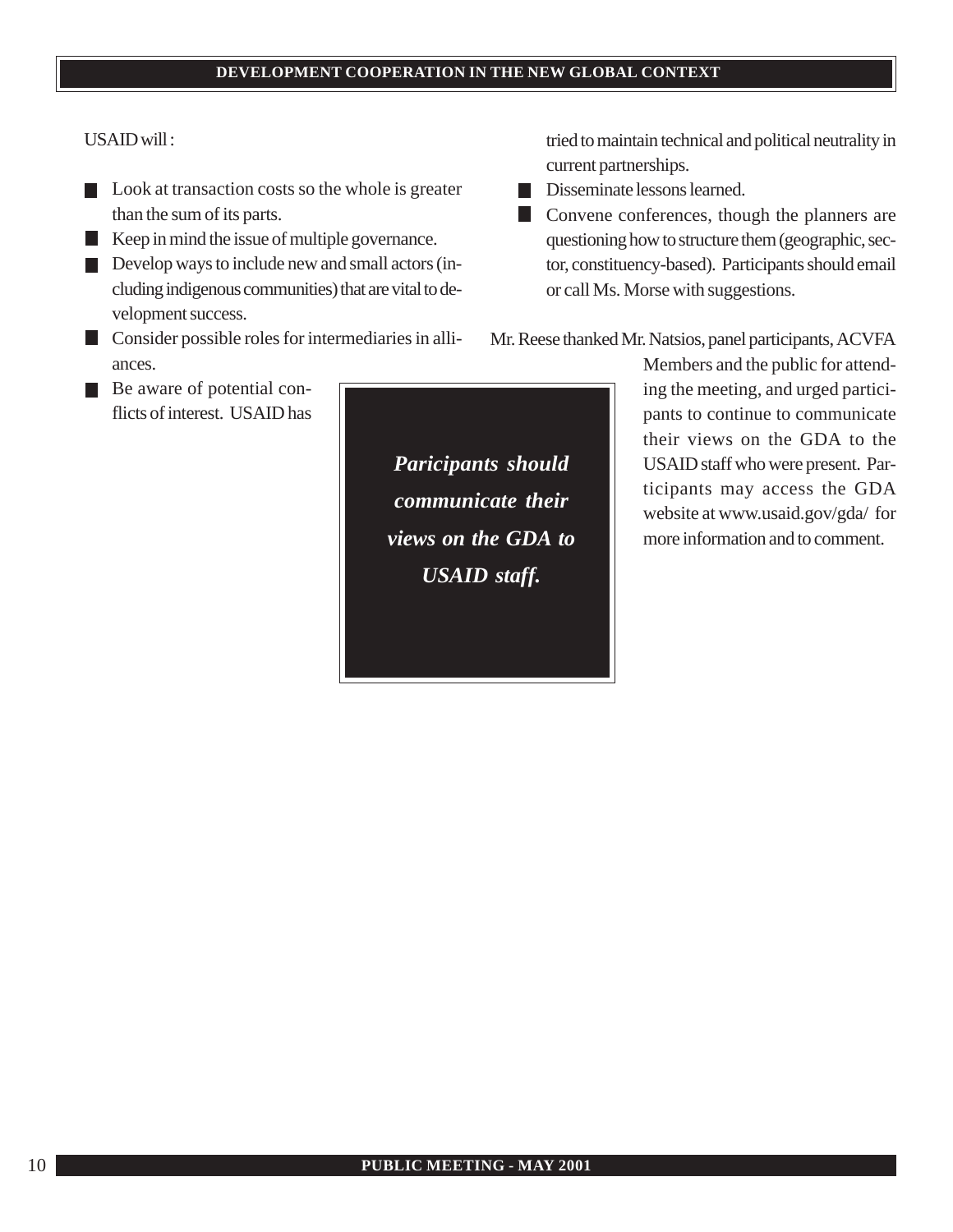Mark Your Calendars! Next ACVFA Meeting: September 12, 2001 Marriott at Metro Center 775 12th Street, NW Washington, DC 20005

This summary of the ACVFA public meeting has been prepared and distributed by the USAID Office of Private and Voluntary Cooperation in the Bureau for Humanitarian Response (BHR/PVC). The full report is available from Ms. Rhonda Fagan, ACVFA Program Assistant, 1300 Pennsylvania Avenue, NW, North Tower, Suite 700, Washington, DC 20005, 202-204-3088 or e-mail: rfagan@datexinc.com. Visit our website at www.usaid.gov/hum\_response/pvc/acvfadir.html.